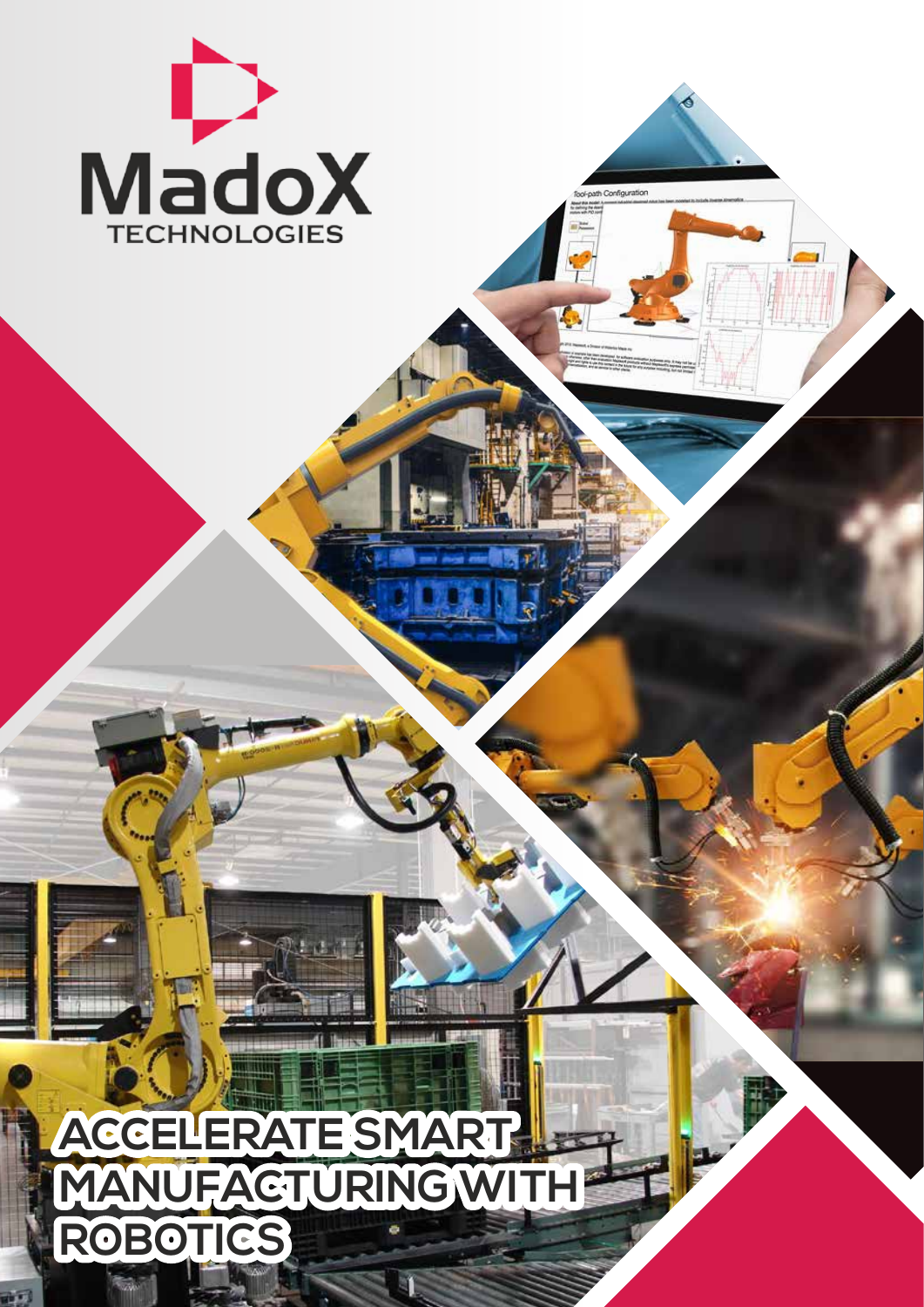# "EXPLORING SOLUTIONS TOGETHER TECHNOLOGICAL EXCELLENCE AND DOMAIN EXPERTISE"

**Madox Technologies Pvt. Ltd.** is a leading engineering & manufacturing solution company incorporated in 2009. We operate in three business verticals like robotic solutions, control & automation solutions, and engineering service solutions. We believe in pushing our boundaries of the technological world and helps our clients in automating their factories. Certified with various global clients, we enjoy serving you and your industry by formulating, fabricating, and integrating automation solutions.

Having rich experience of 10+ years in the field of robotics with a team size of 100+ employees, we are enthusiastic to become a well-known brand in the sphere of Industrial Automation. Our Robotic solution offerings are beyond conventional and the application portfolio is wide-ranging to cater to all industrial verticals. We also carry a proven track record of 400+ successful robotic systems installations across the country on various applications.

Our turnkey robotic automation solutions start from conceptual design with a holistic approach till commissioning. We begin our projects carefully understanding all the customer requirements and asking ourselves how we can help enhance their experience and efficiently integrate a robotic solution into their production. Our experienced in-house team of engineers evaluates the specialized needs of your application while integrating the latest technologies to work with it. We provide hardware and software solutions from the world's leading manufacturers because we know what it means for a manufacturing company to have a factory that is at a standstill or otherwise not utilizing its full potential. That's why simplicity, reliability, and low maintenance are paramount in our solutions



# MAKE YOUR FACTORY SMART

The smart factory is becoming reality, as manufacturers take advantage of the latest in machine learning, big data, and robotics for new levels of efficiency and competitiveness. Madox helps its clients in smartening their factories by providing robotic automation solutions and by introducing collaborative robots or mobile robots to their production line. We also help in digitalizing the factory with our industrial IoT solutions. At madox, we want to find the right solutions for digitalization and robotics that will quickly lead to the highest profitability and productivity growth for our customers.

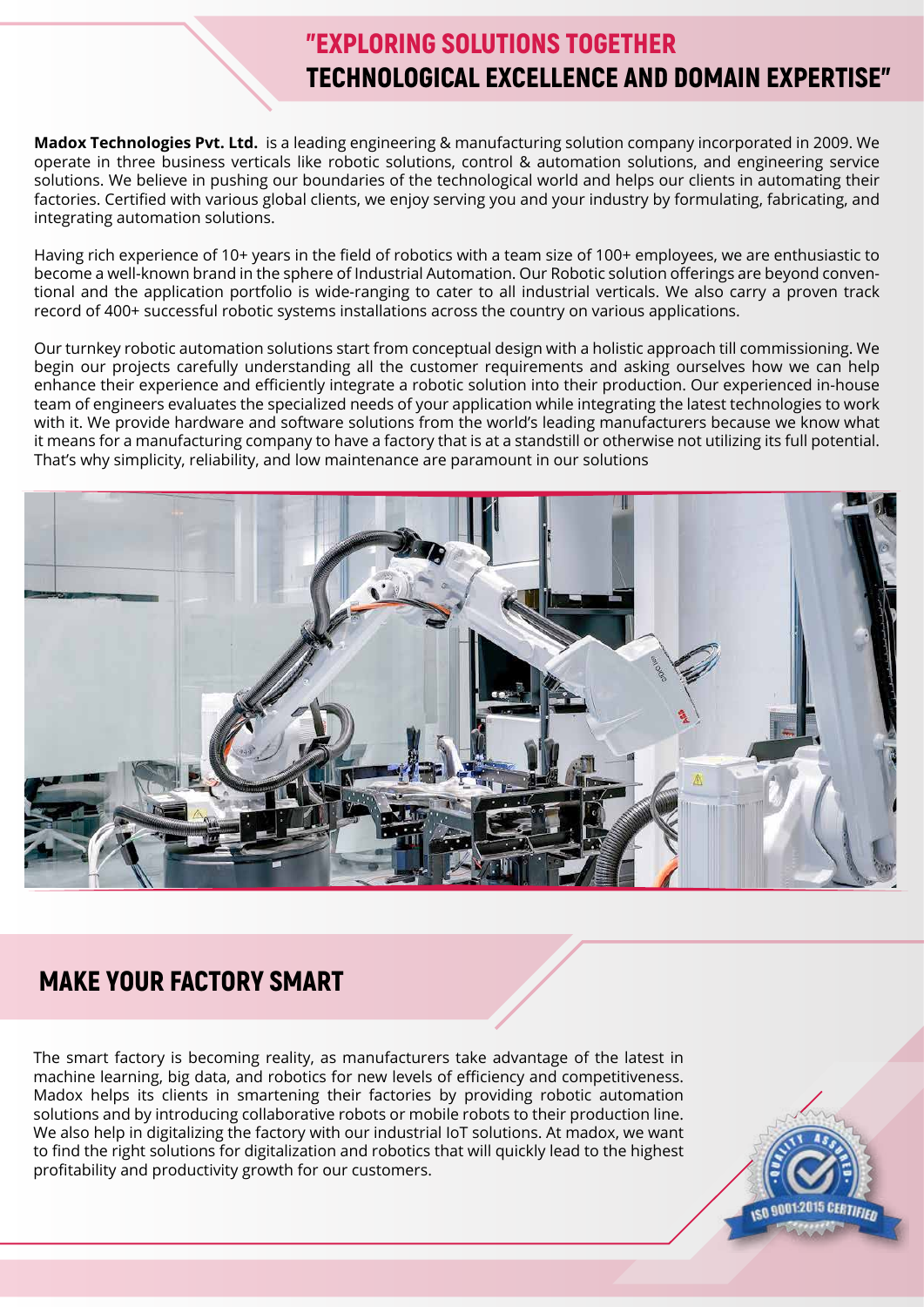

We offer turnkey Robotic Arc Welding & Robotic Spot-Welding solutions to our customers from various industries. In Arc welding technology we are specialized in both Robotic Tig Welding & Robotic Mig Welding. Our Welding solution covers the design & supply of sophisticated mechanical fixtures, Turntable, Swivel Tool Changer, Workpiece positioners, Safety systems, and IoT-enabled control systems.

Identifying the type of robotic welding system will determine the type of welding process you require. MadoX offers turnkey solutions to different types of robotic welding, including resistance Spot Welding, Laser welding, Gas Metal Arc Welding (GMAW), Gas Tungsten Arc Welding (GTAW), Thin Gauge Arc Welding, Plasma welding, Laser Hybrid Welding, etc



We have an excellent track record on various welding applications on a variety of metals like Mild Steel, Aluminium, Stainless steel etc. We integrate the robot with all world's leading manufacturers of welding power sources like

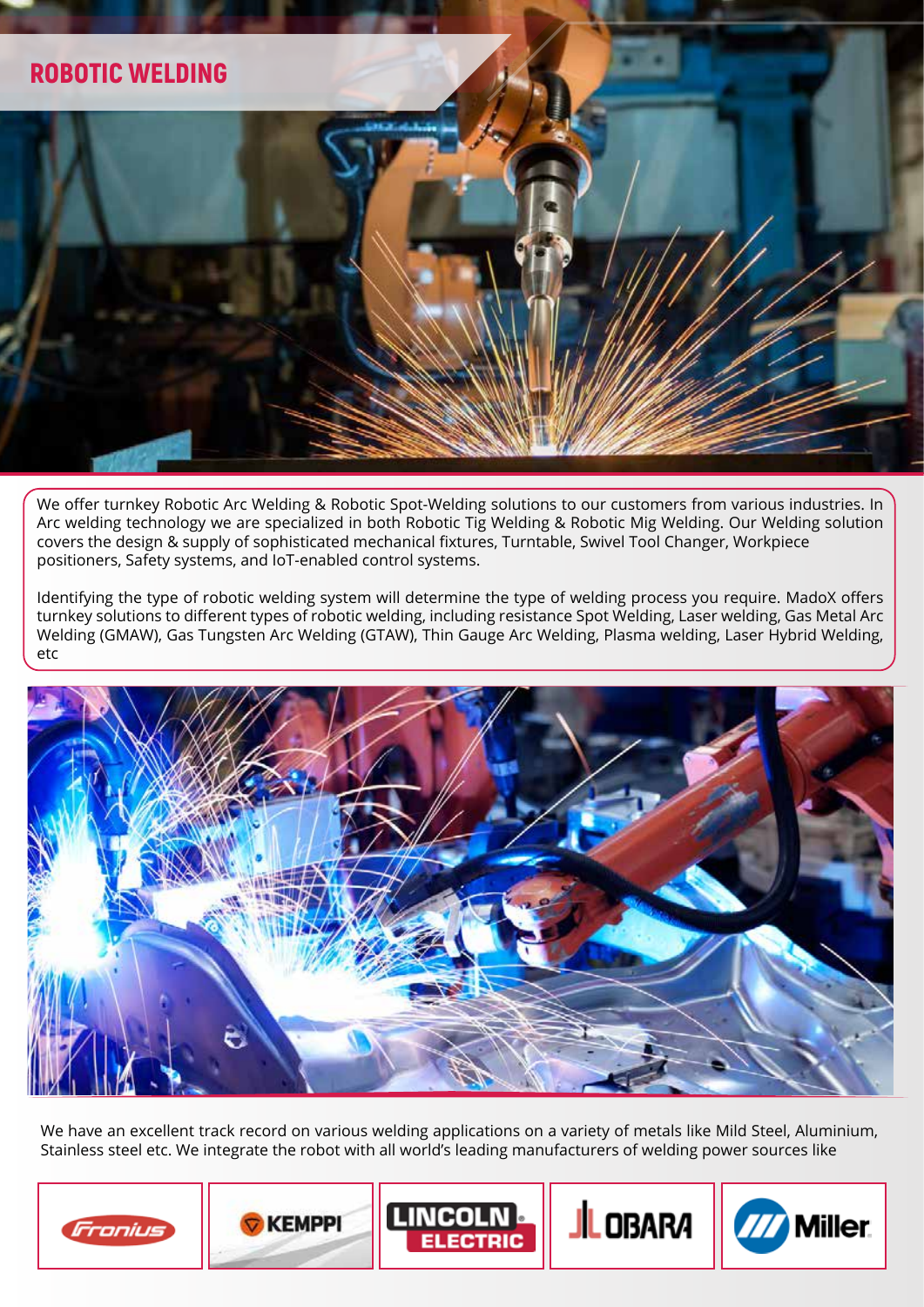

Robotics machine tending implementation in manufacturing industries are going up rapidly due to the benefits like increased productivity, better quality, lesser manpower involvement, safety, overhead reduction, etc. We are dedicated to offering a customized tending solution with better cycle time and great flexibility. Our solution offering includes the automation of additional manual works done by humans like,

- Part Inspection
- Marking
- Part Conveying
- Blow Off



Packing

Sorting



Our material handling robotic solution can eliminate the downtime, requirement of hazardous, tedious, or fatiguing labour in an industrial environment. We provide comprehensive handling solutions with the use of SCARA/Robot/Cobotto in various industries like Food, Pharma, Electronic, Foundry, Forging, etc.

# ROBOTIC MATERIAL HANDLING SOLUTIONS

- Palletizing
- Assembly

ь

- Part Transfer
- Holding & Teamwork
- 
- Conveying
	- Packaging
- Bin Picking
	- Sorting system
- Labelling & Marking
- Material Removal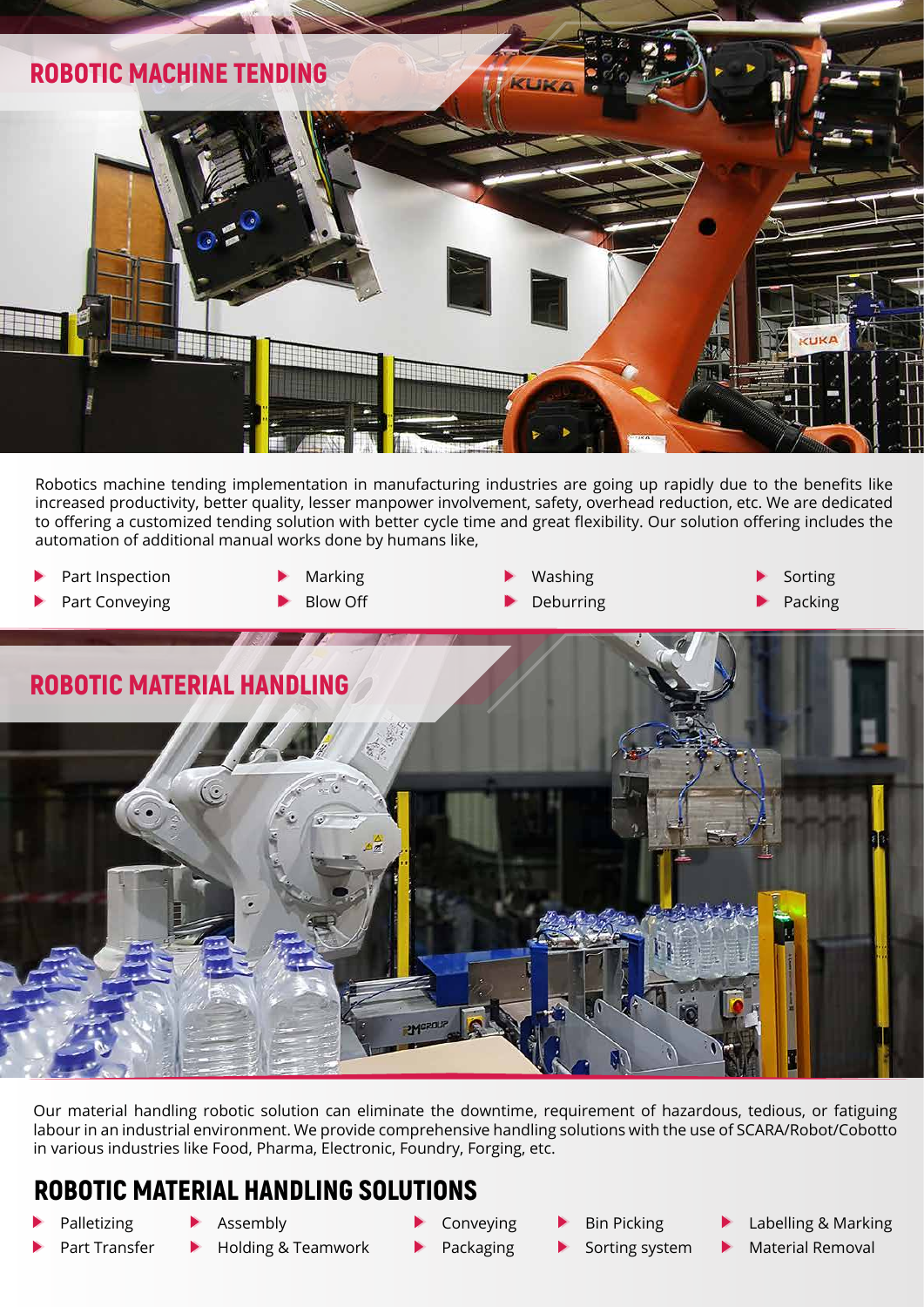

We provide robotic inspection solutions using vision-based systems or collaborating with a coordinate measuring machine (CMM). And offers wide-ranging robotic dispensing or robotic spraying solutions in cooperation with multiple dispensing systems manufacturers. Collaborative robots or COBOTS are widely used for inspection applications.

- Vision based inspection
- Welding inspection
- Sensor-based inspection
- ▶ Chemical sampling

# ROBOTIC INSPECTION SOLUTIONS ROBOTIC DISPENSING SOLUTIONS

- $\blacktriangleright$  Spraying
- $\blacktriangleright$  Painting
- $\blacktriangleright$  Sealing
- **Dosing**



Being a successful turnkey automation solution provider, we offer engineering services to enable customers and intergrators to implement industrial robot & motion control-based automation systems. We offer a complete range of programming solutions along with simulation & analysis for different complex applications. Our major service offerings are

## ROBOT SIMULATION AND OFF-LINE PROGRAMMING

- 3D simulation
- Off-line programming
- Reachability studies and interference checks

## ROBOT ON-SITE SERVICES

- Program Development
- **Installation & Commission**
- Cycle time optimization
- Work cell and workflow layout optimization
- Variation simulation analysis

# ROBOT TOOL DESIGN & VALIDATION

- End of arm tool
- Mechanical design